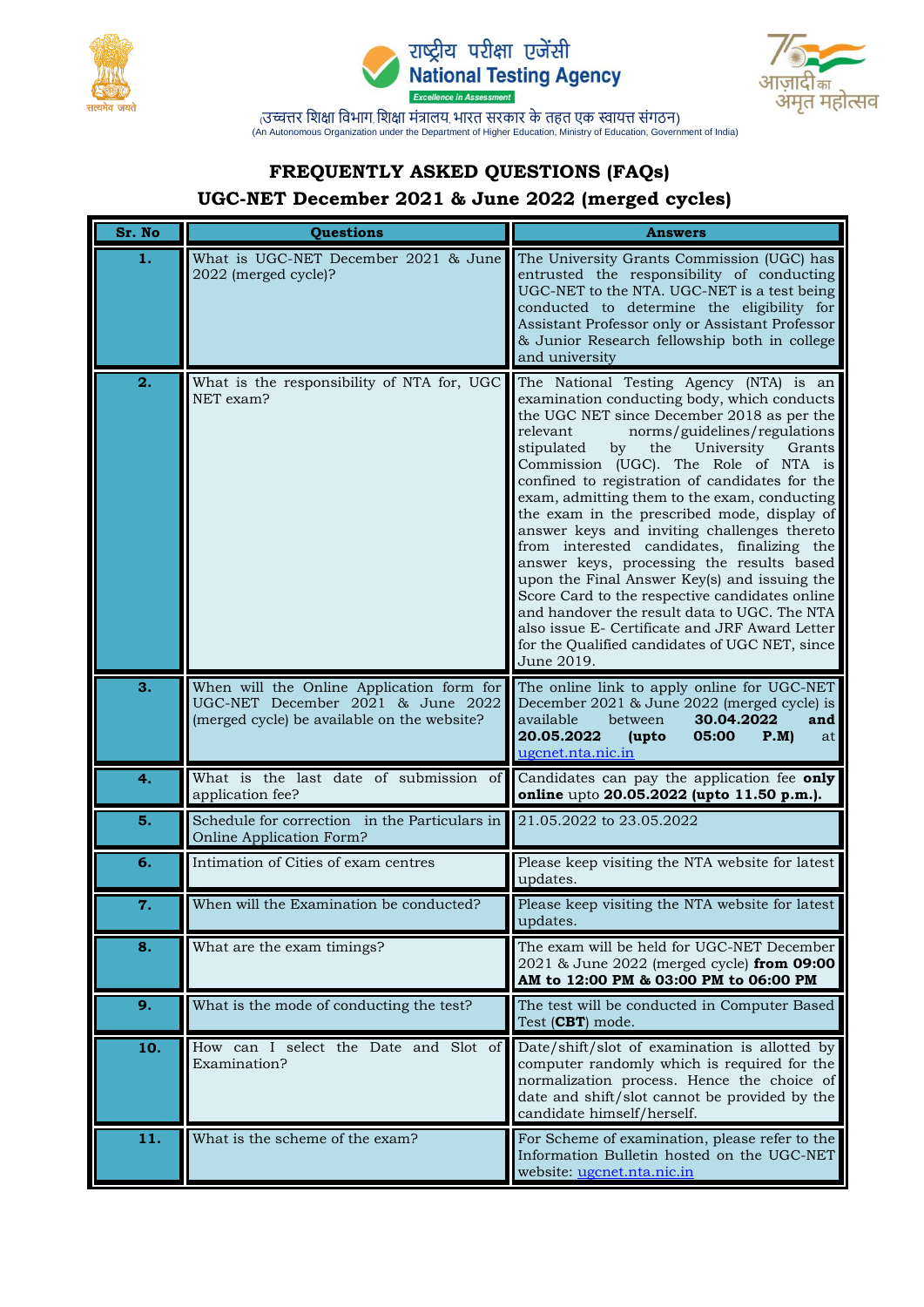





| 12. | What is the syllabus?                                                                                                                                                         | For syllabus, please refer to the Information<br>Bulletin of UGC-NET (merged cycle), hosted on<br>NTA website: ugcnet.nta.nic.in                                                                                                                                                                                                                                                                                                                                                                                                                                                                                                                                                                                         |
|-----|-------------------------------------------------------------------------------------------------------------------------------------------------------------------------------|--------------------------------------------------------------------------------------------------------------------------------------------------------------------------------------------------------------------------------------------------------------------------------------------------------------------------------------------------------------------------------------------------------------------------------------------------------------------------------------------------------------------------------------------------------------------------------------------------------------------------------------------------------------------------------------------------------------------------|
| 13. | Will there be negative marking for wrong<br>answers?                                                                                                                          | No. There is no negative marking for wrong<br>answers. Please refer to Information Bulletin<br>hosted on the website ugcnet.nta.nic.in.                                                                                                                                                                                                                                                                                                                                                                                                                                                                                                                                                                                  |
| 14. | Are candidates belonging to the backward<br>category in their state, eligible for concession<br>in eligibility conditions, fee and qualifying<br>cut-off marks in UGC-NET?    | The National Eligibility Test (UGC-NET) for<br>Junior Research Fellowship and Eligibility for<br>Assistant Professor is a national level<br>examination. The candidates falling in the<br>non-creamy layer and whose category is<br>included in the central list of Other Backward<br>Classes (OBC) maintained by National<br>Commission for Backward Classes (NCBC) on<br>their Website: www.ncbc.nic.in                                                                                                                                                                                                                                                                                                                |
| 15. | What is the eligibility criteria of National<br>Fellowship for Scheduled Caste Students<br>(NFSC) & National Fellowship for Other<br>Backward Classes (NFOBC)?                | Eligibility Criteria for NFSC & NFOBC:<br>Fellowship shall be awarded to candidates for<br>pursuing regular and full time M.Phil/Ph.D.<br>courses in universities/ Research Institutions<br>recognized by UGC.<br>NFSC & NFOBC candidates who have already<br>admission<br>and<br>qualify<br>secured<br><b>NET</b><br>examination will be given preference. Such<br>candidates will be required to join the<br>fellowship within three months of the issue of<br>the JRF award letter.<br>In case sufficient candidates, who have already<br>admission<br>secured<br>are<br>not<br>available,<br>candidates who have not yet secured<br>admission will also be selected in the order of<br>merit in the NET examination. |
| 16. | I obtained my MA degree in Political Science.<br>Can I appear for NET in Public<br>Administration?<br>I possess an M.Com degree. Can I Appear for<br>NET in Management?       | As<br>per Notification for UGC-NET,<br>the<br>candidates are advised to appear in the<br>Subject of their post-graduation only. The<br>candidates whose post-graduation subject is<br>not included in the list of NET subjects, May<br>appear in a related subject. For latest and<br>detailed eligibility conditions please Refer to<br>the CBSE website, i.e. www.chsenet.nic.in                                                                                                                                                                                                                                                                                                                                       |
| 17. | In how many subject UGC-NET December<br>2021 & June 2022 (merged cycle) will be<br>conducted                                                                                  | UGC-NET will be conducted in 82 subject.<br>"Hindu Studies" (Subject Code - 102) has<br>been added first time in the list of subjects.                                                                                                                                                                                                                                                                                                                                                                                                                                                                                                                                                                                   |
| 18. | Are professional qualifications, viz. Chartered<br>Accountancy (CA) / Company Secretary /<br>Indian Cost & Works Accountancy (ICWA)<br>valid qualifications to appear in NET? | Yes.                                                                                                                                                                                                                                                                                                                                                                                                                                                                                                                                                                                                                                                                                                                     |
| 19. | What is the exam fees?                                                                                                                                                        | <b>FEE</b><br>Category<br>General/Unreserved<br>Rs.1100/-<br>Gen-EWS*/ OBC-NCL**<br>$Rs.550/-$<br>Scheduled Caste (SC) /<br>Rs.275/-<br>Scheduled Tribes (ST) /<br>Person with Disability<br>(PwD)<br>Third gender                                                                                                                                                                                                                                                                                                                                                                                                                                                                                                       |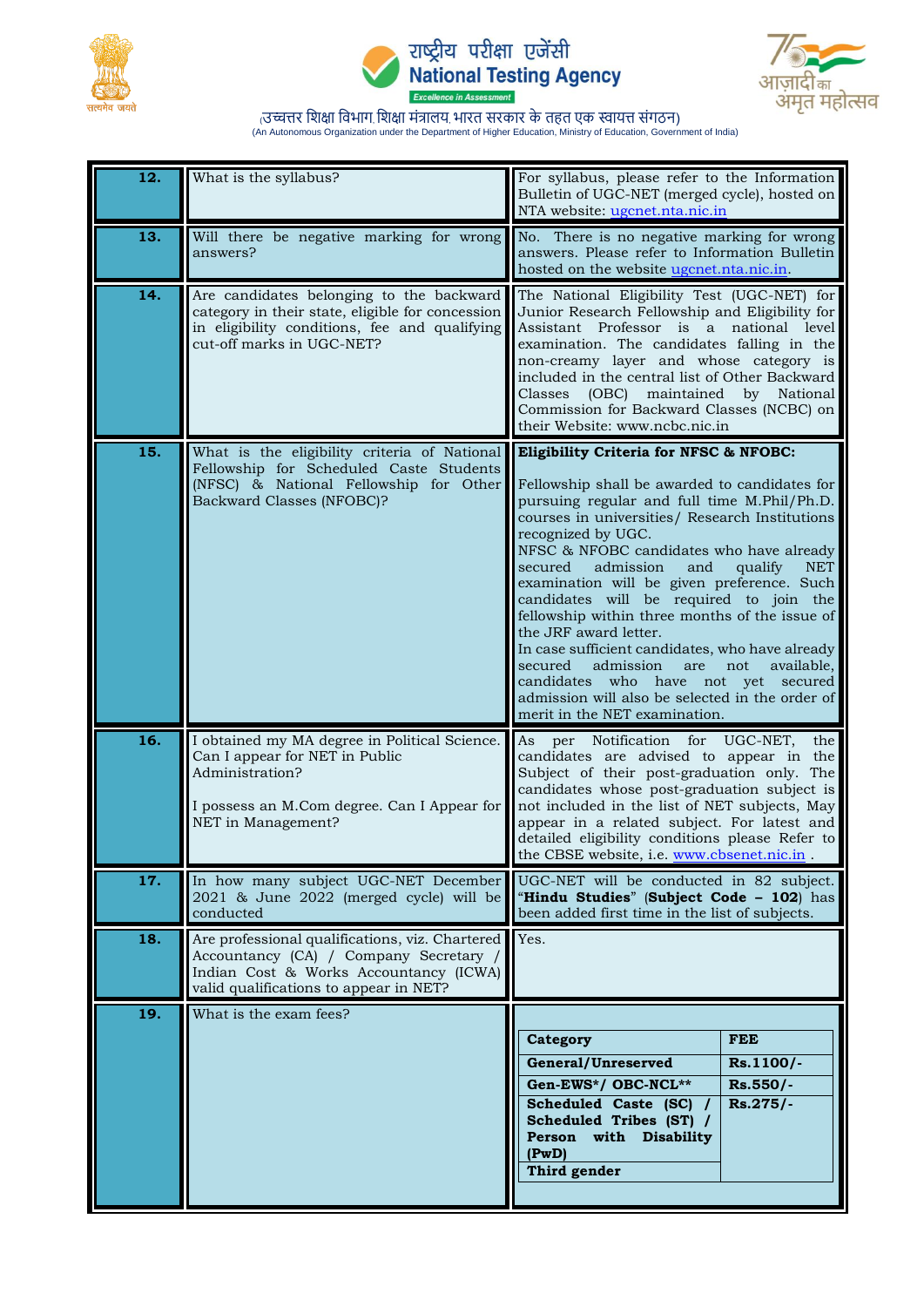





| 20. | What is my rank on all India basis in<br>UGC-NET?                                            | Rank is not assigned in UGC-NET.                                                                                                                                                                                                                                                                                                                                                                                                                                                                                                                                                |
|-----|----------------------------------------------------------------------------------------------|---------------------------------------------------------------------------------------------------------------------------------------------------------------------------------------------------------------------------------------------------------------------------------------------------------------------------------------------------------------------------------------------------------------------------------------------------------------------------------------------------------------------------------------------------------------------------------|
| 21. | What is the Criteria for declaration of result?                                              | As per the UGC policy, 6 % of those candidates<br>who appear in both the papers and obtain<br>minimum qualifying marks in aggregate of<br>both the papers will be declared NET qualified.<br>The slots of JRFs of both UGC-NET December<br>2021 & June 2022 cycles have been merged,<br>while the methodology for Subject wise cum<br>Category-wise allocation of JRFs will remain<br>unchanged                                                                                                                                                                                 |
| 22. | What are the cities where the exam will be<br>held?                                          | Please refer to the Information Bulletin hosted<br>on the UGC-NET December 2021 & June 2022<br>(merged cycle) website: ugcnet.nta.nic.in                                                                                                                                                                                                                                                                                                                                                                                                                                        |
| 23. | How do I make payment of exam fee?                                                           | You can pay the exam fee online, through the<br>payment gateway, using debit/credit card or<br>internet banking.                                                                                                                                                                                                                                                                                                                                                                                                                                                                |
| 24. | What is the eligibility criteria for applying for<br>the exam?                               | Please refer to the Information Bulletin hosted<br>on the UGC-NET December 2021 & June 2022<br>(merged cycle) website: ugcnet.nta.nic.in                                                                                                                                                                                                                                                                                                                                                                                                                                        |
| 25. | Is there any age restriction for applying for the<br>JRF candidates and Assistant Professor? | JRF- Not more than 31 years as on 1st day of<br>the month in which the examination is<br>concluded i.e. <b>01.06.2022</b> (This age limit is<br>applicable for the current examination only).<br>There is no upper age limit in applying for<br>UGC-NET for Assistant Professor.                                                                                                                                                                                                                                                                                                |
| 26. | Can I withdraw my application form and get<br>refund of the fee paid?                        | No. You can neither withdraw your application<br>nor get refund of the application fee paid.                                                                                                                                                                                                                                                                                                                                                                                                                                                                                    |
| 27. | I made an error in filling the details in the<br>form? How do I correct it?                  | You can correct the details through the<br>correction window at ugcnet.nta.nic.in, Please<br>keep visiting the NTA website for latest updates                                                                                                                                                                                                                                                                                                                                                                                                                                   |
| 28. | What are the details that I can correct<br>through the Correction Window?                    | You can change certain details that had earlier<br>been filled in the Application Form through the<br>Correction Window at <u>ugenet.nta.nic.in</u> that<br>will be opened after the last date of submission<br>of Application Form. You can also upload the<br>correct document/s through the correction<br>window, in case there was an error in the<br>documents you had earlier uploaded. No<br>correction can be carried out either through<br>email or fax or letter. Please read the<br>Information Bulletin carefully and check the<br>NTA website, for latest updates. |
| 29. | I have made double/excess payment of fee.<br>When do I get refund?                           | Extra payment, if any, made by you will be<br>refunded to you, soon after the closure of the<br>correction window, after fee reconciliation. In<br>case you do not receive the refund as stated<br>above, you may write to us at ugcnet.nta.nic.in<br>stating your application number, name,<br>transaction reference number, date of the<br>transaction, name of the bank/payment<br>gateway through which payment was made.                                                                                                                                                   |
| 30. | I have forgotten my application number. How<br>do I get it?                                  | On<br>the log in<br>screen<br>of the portal,<br>ugcnet.nta.nic.in, click the "forgot application<br>number" button and follow the procedure given<br>there. You will get your application number.                                                                                                                                                                                                                                                                                                                                                                               |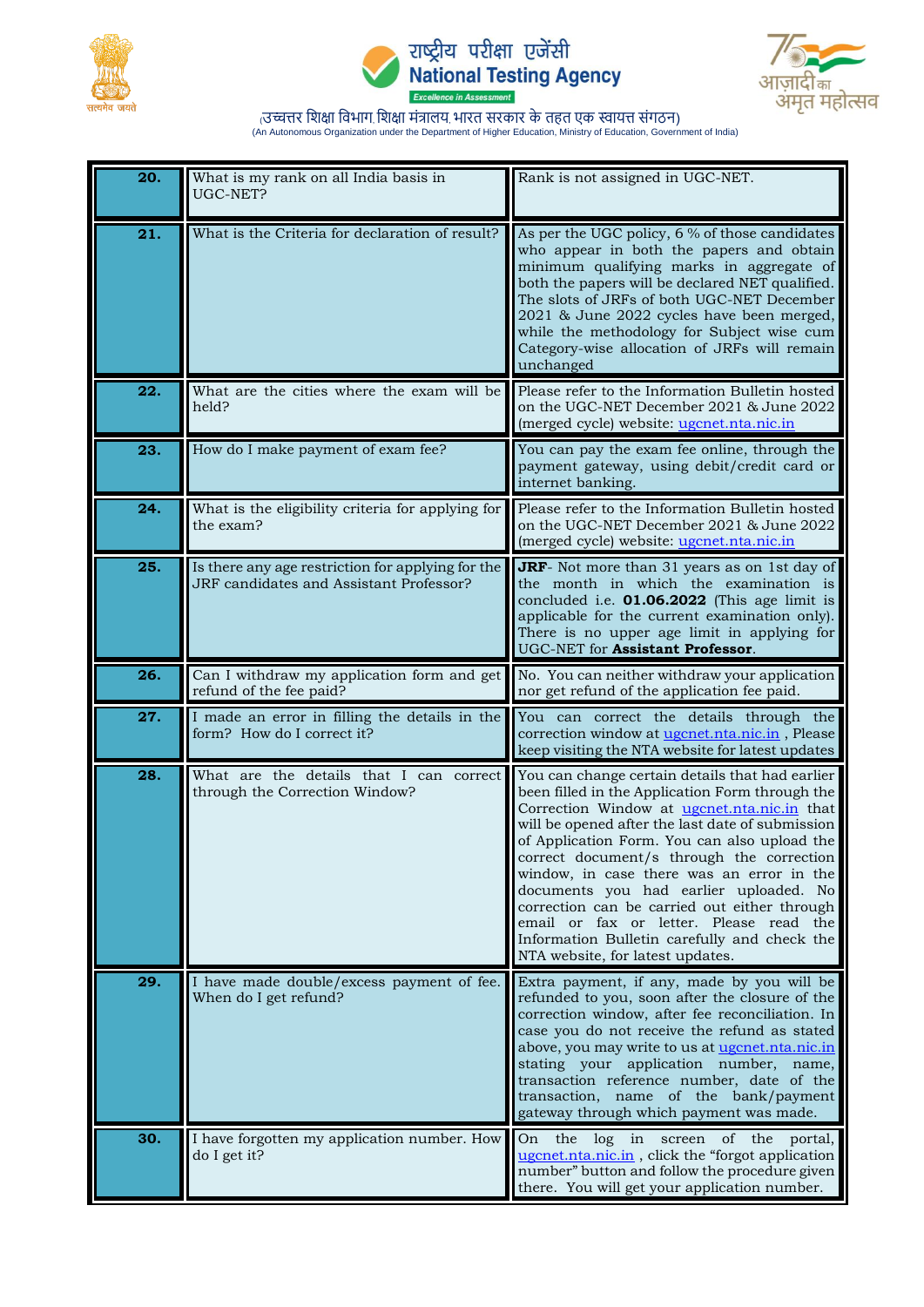





| 31. | How do I get my admit card                                                                                                                                                                                                 | The admit card will be uploaded on NTA<br>website<br>ugcnet.nta.nic.in<br>the<br>as<br>per<br>announcement on NTA website.<br>Candidates<br>need to check the admit card carefully for all<br>particulars e.g Roll No. Name, Medium, Date of<br>Birth, Gender, Examination City/Centre, Date<br>and time of the exam, Category, etc.                                                                                                                                                                                                                                                                                                                                                                                                                                                                              |
|-----|----------------------------------------------------------------------------------------------------------------------------------------------------------------------------------------------------------------------------|-------------------------------------------------------------------------------------------------------------------------------------------------------------------------------------------------------------------------------------------------------------------------------------------------------------------------------------------------------------------------------------------------------------------------------------------------------------------------------------------------------------------------------------------------------------------------------------------------------------------------------------------------------------------------------------------------------------------------------------------------------------------------------------------------------------------|
| 32. | If I do not get my Admit Card, whom should I<br>contact?                                                                                                                                                                   | Send an email to ugcnet@nta.ac.in or call<br>NTA Help Desk at 011-40759000.                                                                                                                                                                                                                                                                                                                                                                                                                                                                                                                                                                                                                                                                                                                                       |
| 33. | Whom can I contact in case my admit card<br>has some issue, or I am not able to download<br>my admit card?                                                                                                                 | Send an email to ugcnet@nta.ac.in or call NTA<br>Help Desk at 01140759000.                                                                                                                                                                                                                                                                                                                                                                                                                                                                                                                                                                                                                                                                                                                                        |
| 34. | Where can I get the details of the exam<br>centre?                                                                                                                                                                         | Please check your admit card for the same.                                                                                                                                                                                                                                                                                                                                                                                                                                                                                                                                                                                                                                                                                                                                                                        |
| 35. | Can I change my exam city after receiving<br>admit card?                                                                                                                                                                   | No, you will not be allowed to change your<br>exam city once admit card has been issued.                                                                                                                                                                                                                                                                                                                                                                                                                                                                                                                                                                                                                                                                                                                          |
| 36. | Am I required to affix my photograph on the<br>Admit Card?                                                                                                                                                                 | Yes, Admit Card contains a Declaration cum<br>Undertaking regarding COVID 19. You are<br>required to affix your photograph and left hand<br>thumb impression at the foot<br>of<br>the<br>Declaration/Undertaking and also get the<br>signature of your parent affixed at the space<br>provided, before reaching the centre. You will<br>be required to sign on the admit card in the<br>presence of the Invigilator at the exam centre.                                                                                                                                                                                                                                                                                                                                                                           |
| 37. | What is the reporting time at the exam<br>centre?                                                                                                                                                                          | Reporting time will be mentioned in the Admit<br>Card.                                                                                                                                                                                                                                                                                                                                                                                                                                                                                                                                                                                                                                                                                                                                                            |
| 38. | Can I leave the test hall, if I complete the test<br>before time?                                                                                                                                                          | No. You cannot leave the test hall until the test<br>concludes and the invigilator allows you to go.                                                                                                                                                                                                                                                                                                                                                                                                                                                                                                                                                                                                                                                                                                              |
| 39. | What are the items which are permitted<br>inside the test hall?                                                                                                                                                            | Please refer to the Instructions Page attached<br>with the Admit Card.                                                                                                                                                                                                                                                                                                                                                                                                                                                                                                                                                                                                                                                                                                                                            |
| 40. | Am I required to carry a photograph to affix Yes.<br>on the attendance register?                                                                                                                                           |                                                                                                                                                                                                                                                                                                                                                                                                                                                                                                                                                                                                                                                                                                                                                                                                                   |
| 41. | Will I get an opportunity to view my<br>responses, the questions and the answers?<br>Will I get an opportunity to challenge the<br>answers, in case I feel that the answer to any<br>question is incorrect, in my opinion? | Yes, after the conduct of test, the question<br>paper, recorded responses and provisional<br>answer keys will be made available on the<br>UGC-NET website. ugcnet.nta.nic.in<br>Exact<br>date of display would be communicated after<br>the examination, on NTA website.<br>Candidates, who are not satisfied with the<br>answer key, may challenge by filling<br>online application form and paying a fee<br>of Rs 200/- (non-refundable) per answer<br>challenged, through the given window.<br>Applications received by hand or by fax or<br>email will not be considered.<br>The result will be compiled on the basis<br>of final answer keys vetted by the subject<br>experts.<br>No grievance with regard to answer key(s)<br>after declaration of result will be<br>entertained. The NTA's decision on the |